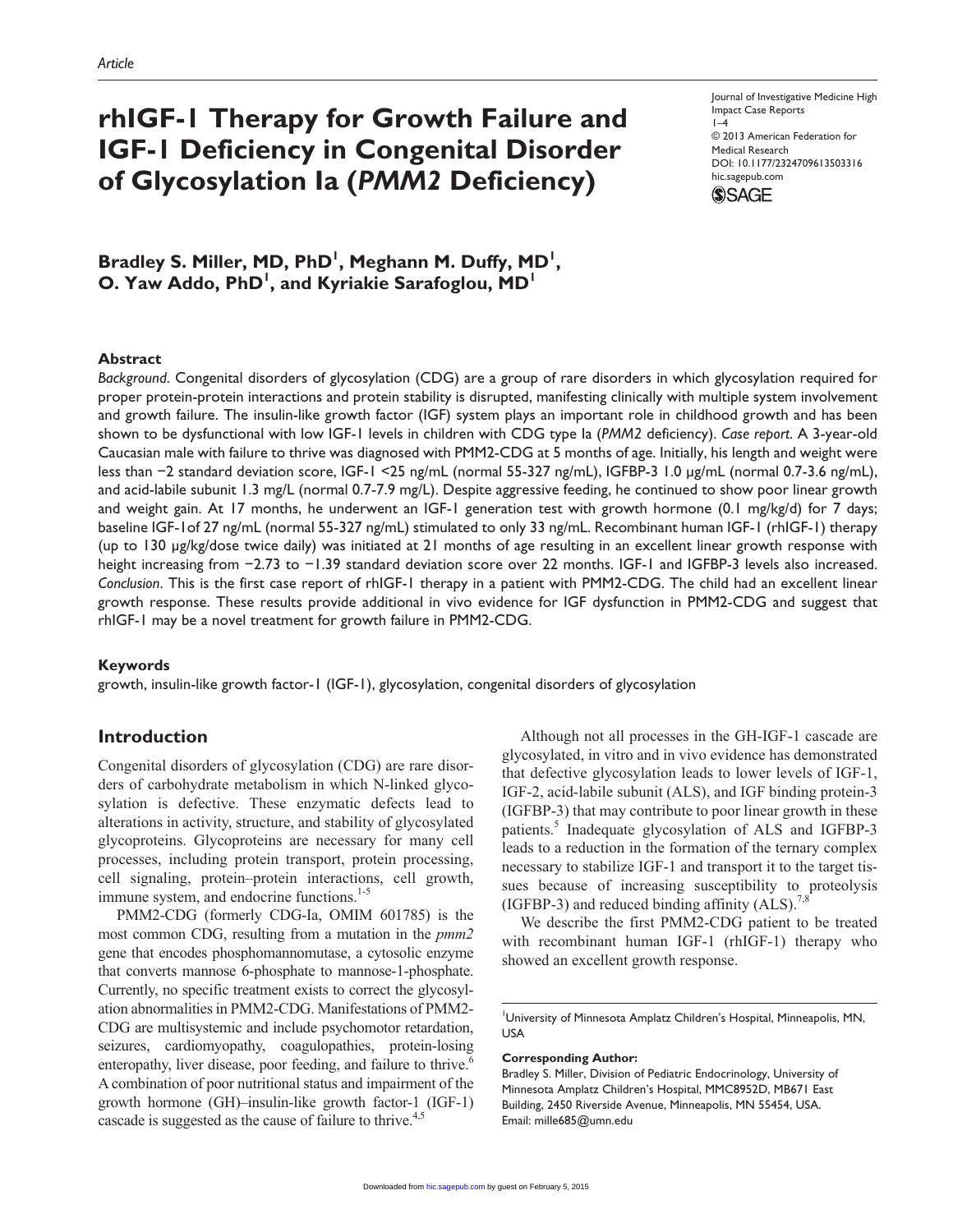|                           | Chronological Age |                  |                  |         |         |           |                         |         |         |
|---------------------------|-------------------|------------------|------------------|---------|---------|-----------|-------------------------|---------|---------|
|                           | 5 mo              | 9 <sub>mo</sub>  | $11 \text{ mo}$  | ly 2 mo | 1y5mo   |           | ly9mo 2y6mo 3ylmo 3y7mo |         |         |
| Height (cm)               | 57.6              | 63.2             | 67.0             | 68.4    | 72.8    | 75.8      | 84                      | 89.2    | 94      |
| Height SDS                | $-3.36$           | $-3.32$          | $-3.05$          | $-3.45$ | $-2.69$ | $-2.73$   | $-1.86$                 | $-1.72$ | $-1.39$ |
| Growth velocity (cm/y)    |                   | 20.0             | 15.8             | 6.7     | 18.3    | 8.6       | 11.5                    | 8.5     | 8.9     |
| Growth velocity SDS       |                   | $-0.44$          | $+1.49$          | $-2.45$ | $+1.33$ | $-0.96$   | $+2.50$                 | $+0.36$ | $+1.04$ |
| Weight (kg)               | 5.0               | 6.0              | 6.7              | 7.8     | 8.8     | 8.8       | 10.6                    | 11.0    | 12.9    |
| Weight SDS                | $-3.05$           | $-3.75$          | $-3.86$          | $-3.09$ | $-2.52$ | $-3.11$   | $-2.27$                 | $-2.67$ | $-1.69$ |
| rhIGF-1 dose (µg/kg/dose) |                   |                  |                  |         |         | 40 to >70 | 120                     | 130     | 130     |
| IGF-1 (ng/mL)             |                   | $25$             | $25$             | 31      | 27      | 64        | 39                      | 53      | 346     |
| IGF-I SDS                 |                   | Less than $-2.5$ | Less than $-2.5$ | $-2.4$  | $-2.5$  | $-1.9$    | $-2.2$                  | $-1.1$  | $+2.9$  |
| IGFBP3 (µg/mL)            |                   | $\mathsf{L}$     | 1.0              |         | 1.5     | 1.0       | 1.0                     | 1.2     | 1.9     |
| Albumin (U/L)             | 2.7               |                  | 2.4              | 2.6     |         | 3.4       | 4.0                     | 3.8     | 4.2     |
| ALT (U/L)                 | 147               | 194              | 0                | 124     |         | 229       | 41                      | 33      | 31      |
| AST (U/L)                 | 103               | 128              | 166              | 133     |         | 336       | 68                      | 54      | 45      |

#### Table 1. Auxologic and Biochemical Data.<sup>a</sup>

Abbreviations: SDS, standard deviation score; IGF-1, insulin-like growth factor-1; ALT, alanine transaminase; AST, aspartate transaminase.

a Normal ranges: AST, 0-60 U/L; ALT, 0-50 U/L; albumin, 2.6-4.2 U/L (5 days to 12 months), 3.9-5.1 U/L (1-54 years); IGF-1, 55-327 ng/mL (1-23

months), 51-303 ng/mL (24-35 months), 49-289 ng/mL (36-47 months); IGFBP-3, 0.7-3.6 µg/mL (1-23 months), 0.8-3.9 µg/mL (24-35 months), 0.9-4.3 µg/mL (36-47 months).

## **Materials and Methods**

Clinical data were obtained by chart review of child with PMM2-CDG.

## **Results/Case Report**

We present a 3-year 7-month–old Caucasian male with PMM2-CDG who was born at  $37\frac{2}{7}$  weeks gestation following an uncomplicated pregnancy. His birth weight was 2.95 kg (−1.01 standard deviation score [SDS]) and his birth length was 44.5 cm (−2.04 SDS). At 3.5 months of age, he had significant failure to thrive, esotropia, hepatomegaly, hypotonia with gross motor delays, inverted nipples, micropenis with palpable testes, and otherwise normal external genitalia and abnormal subcutaneous adipose tissue distribution. Ophthalmological evaluation was negative for retinitis pigmentosa. Laboratory evaluation showed elevated liver enzymes, low albumin (Table 1) due to protein losing enteropathy, thrombocytosis with a platelet count greater than 1 million and leukocytosis with a white blood cell count of  $40.2 \times 10^3/\text{mm}^3$  (normal 6-17.5  $\times 10^3/\text{mm}^3$ ) with no evidence of an infectious process, elevated international normalized ratio at 1.43 (normal 0.86-1.14), decreased antithrombin III at 24%, decreased protein C at 28%, and normal free protein S levels at 60%. He was also found to have enlarged nonpolycystic kidneys with normal renal function and no clinical evidence of proteinuria. Upper gastrointestinal endoscopy was normal and showed no intrahepatic biliary duct dilation.

Because of his clinical presentation, a carbohydratedeficient transferrin analysis was requested (Mayo Medical Laboratories, Rochester, MN). Mono- and unglycosylated

forms of transferrin were elevated (mono-oligosaccharide/ di-oligosaccharide ratio =  $3.796 \leq 0.074$ ) and Asialo oligosaccharide/di-oligosaccharide ratio = 2.619 (≤0.022) indicating a positive screen for CDG. Genetic testing (Greenwood Genetic Center, Greenwood, SC) demonstrated a G>C change at nucleotide 169 of the *pmm2* gene, which is predicted to result in a glycine being replaced by an arginine at amino acid 57 (p.G57R); this change has not been previously reported as a polymorphism or as a pathogenic change. The second nucleotide change G>A at nucleotide 422 is predicted to result in an arginine being replaced by a histidine at amino acid 147 (p.R141H) and it is a common pathogenic mutation in children with PMM2-CDG.<sup>9</sup>

Despite an aggressive feeding schedule with overnight gastrostomy tube supplementation he showed continued growth failure (height −2.69 SDS, weight −2.52 SDS based on Centers for Disease Control and Prevention 2000 growth charts,<sup>10</sup>; Figures 1 and 2) and low or undetectable IGF-1 levels (Table 1). At 17 months, he underwent an IGF-1 generation test with growth hormone (0.1 mg/kg/d) for 7 days. There was minimal IGF-1 (baseline 27 ng/mL, stimulated 33 ng/mL) and IGFBP-3 (baseline 1.5 µg/mL, stimulated 1.3 µg/mL) generation response to this high-dose rhGH therapy. An increase in IGF-1 of <15 ng/mL during an IGF-1 generation test is consistent with growth hormone resistance while normal individuals demonstrate an increase of >300 ng/mL. rhIGF-1 therapy was started at 21 months at 40 µg/kg/dose twice daily for 2 weeks, then increased to 70 µg/kg/dose twice daily. The rhIGF-1 dose was increased to the target dose of 120 µg/kg/dose twice daily at 30 months of age. The rhIGF-1 dose was increased to 130 µg/kg/dose twice daily at 37 months of age because of slowing of the growth velocity.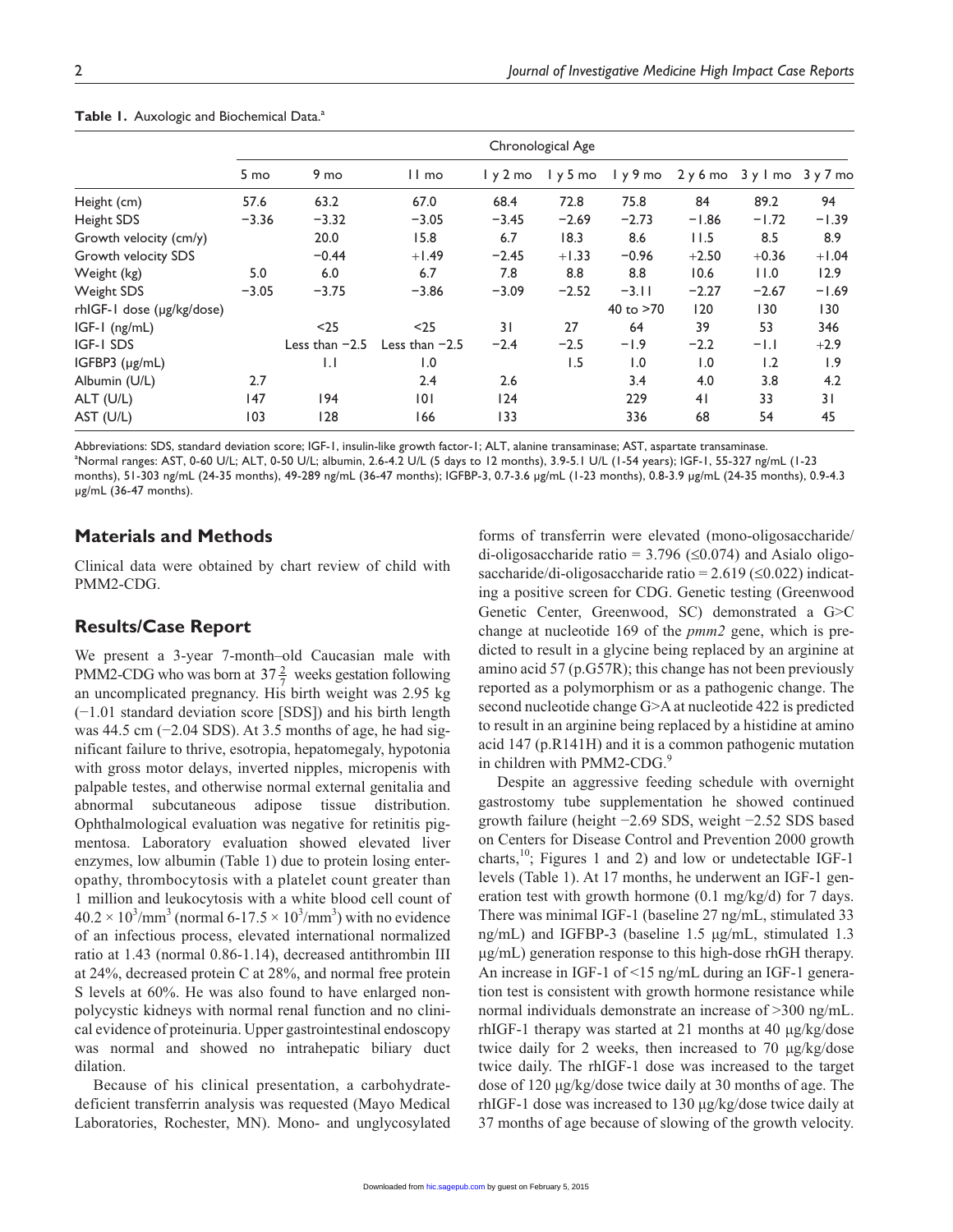

**Figure 1.** Growth curve of child with PMM2-CDG (PMM2 congenital disorder of glycosylation) treated with rhIGF-1. Arrow indicates time at which each rhIGF-1 dose was initiated.



**Figure 2.** Weight of child with PMM2-CDG (PMM2 congenital disorder of glycosylation) treated with rhIGF-1. Arrow indicates time at which each rhIGF-1 dose was initiated.

An IGF-1 level was obtained 2 to 4 hours after the rhIGF-1 dose at 43 months of age to assess peak response with goal being <+4 SDS. While on rhIGF-1 therapy, height SDS score consistently improved, going from −2.73 at initiation of therapy to −1.39 after 21 months of therapy. Serum levels of IGF-1 were low at initiation of therapy and improved with rhIGF-1 therapy. IGFBP-3 levels were normal prior to and during rhIGF-1 therapy.

Because of the risk of hypoglycemia with rhIGF-1 therapy, at the start of therapy the child's mother was instructed to measure blood glucose before and 2 hours after each dose. During rhIGF-1 therapy, the family documented a single episode of asymptomatic hypoglycemia (glucometer reading "in the low 60s") associated with a febrile illness.

Aspartate transaminase and alanine transaminase, which were elevated prior to therapy, normalized at 3.5 years of age. Protein-losing enteropathy improved with normal albumin levels at 2.5 years of age (Table 1).

# **Discussion**

Failure to thrive is an important clinical feature of PMM2- CDG and is thought to be caused by a combination of poor nutritional status and impairment of the GH-IGF-1 cascade.<sup>4,5</sup> Children with PMM2-CDG have been shown to have significantly decreased levels of ALS, IGFBP3, IGF-1 and IGF-2, and ternary complex formation compared with age-matched controls.<sup>5</sup> The key role of GH-IGF system glycosylation in the impaired growth of children with CDG is demonstrated by the growth response of a child with PMI-CDG (formerly CDG Ib, OMIM 602579) who received mannose therapy to bypass the enzymatic defect. Prior to mannose therapy, she was obese due to enteral nutrient therapy of hypoglycemia. During mannose therapy, she showed excellent catch-up in linear growth accompanied by improvement in the glycosylation of ALS and IGFBP-3 despite a reduction in overall calories.<sup>5</sup> This child's growth response suggests that improvement of glycosylation in the GH-IGF cascade led to catch-up growth independent of nutritional status.

Because of the rarity of the condition, data on long-term linear growth in children with CDG are limited. $11,12)$  In the largest longitudinal study of children with PMM2-CDG, significant failure of weight gain and linear growth was seen in the first 6 to 9 months of life (mean weight −3 SDS; mean length −2 SDS followed by a slight increase to a maximum of −1.8 SDS at the end of the second year of life. After age 2 years, the mean length/height SDS decreased again and persisted without improvement in weight or height by 10 years of age.<sup>12</sup> Analysis of the GH-IGF system in children with PMM2-CDG is also limited. Elevated basal and glucagonstimulated GH levels have been shown in some females with PMM2-CDG.<sup>13</sup> However, basal GH levels have been shown to be normal in some males.

We report on the first PMM2-CDG child with severe failure of growth and weight gain and low or undetectable levels of IGF-1 treated with rhIGF-1. The child's small increase in IGF-1 and lack of increase in IGFBP-3 in response to the IGF-1 generation test (0.1 mg/kg/d rhGH for 7 days) suggested GH resistance rather than GH deficiency. GH resistance in this patient could be because of abnormalities of the GH receptor or postreceptor signaling pathway or because of a shortened half-life of IGF-1 stemming from the instability of the ternary complex components, ALS and IGFBP-3. The excellent linear growth response to rhIGF-1 therapy indicates that IGF-1 deficiency is a key component of growth failure in PMM2-CDG. Because of the complexity of the effect of deficient glycosylation on the GH-IGF system,<sup>4,5</sup>